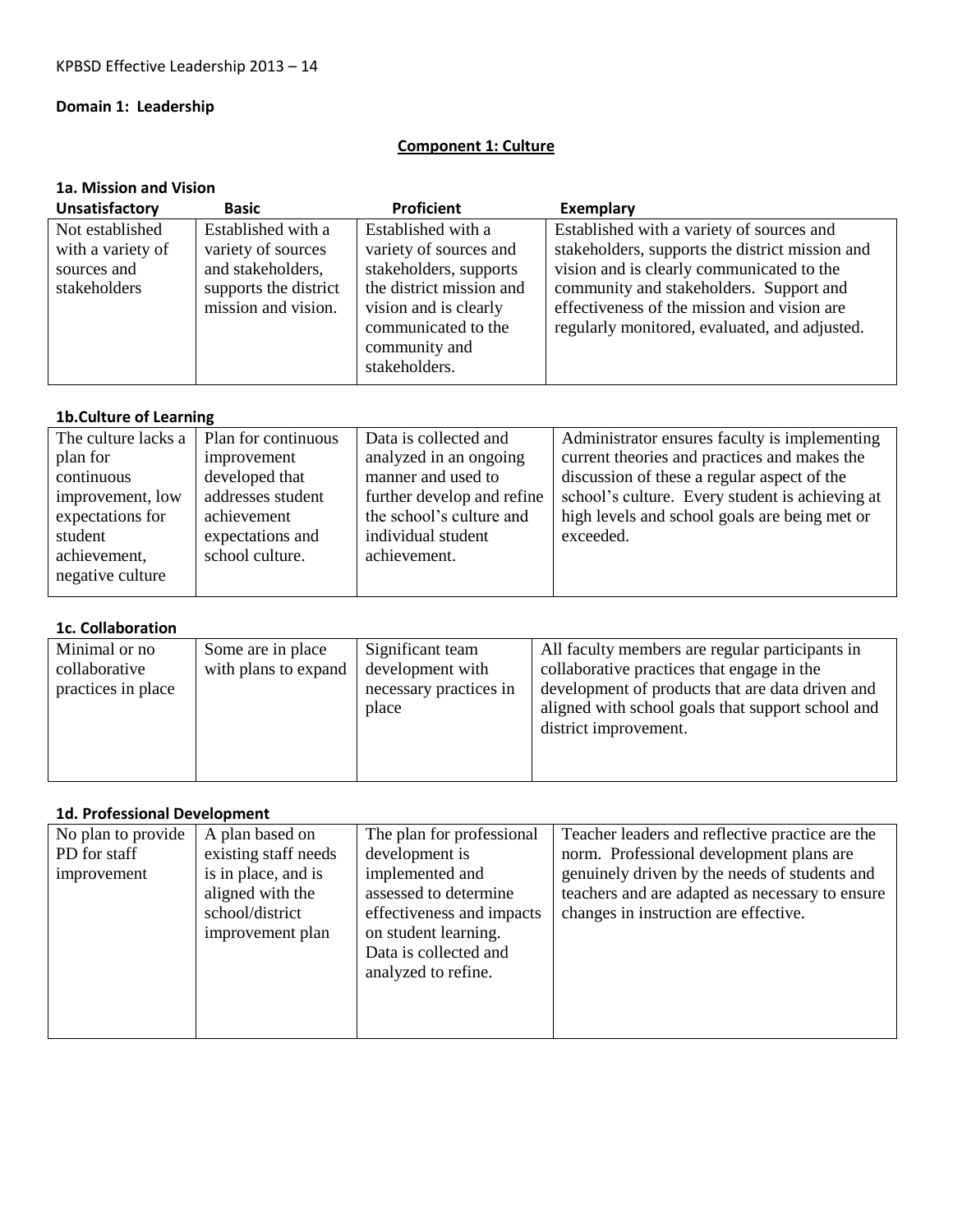### **Component 2: Instruction**

# **2a. Implementation of Curriculum**

| <b>Unsatisfactory</b> | <b>Basic</b>       | <b>Proficient</b>       | Exemplary                                           |
|-----------------------|--------------------|-------------------------|-----------------------------------------------------|
| The principal has     | The principal has  | The principal has a     | The principal uses data to design, implement,       |
| no knowledge of       | some understanding | working knowledge of    | evaluate or refine curriculum. The principal is     |
| the curriculum or     | of curriculum,     | District curriculum,    | involved in curriculum revision and material        |
| the distinctions      | standards, and     | standards, and adopted  | adoption and works in concert with district level   |
| between or among      | adopted materials. | materials and works     | leadership to ensure site level actions support the |
| standards,            |                    | with teachers to ensure | District's mission, vision, and goals.              |
| curriculum, and       |                    | its successful          |                                                     |
| adopted materials.    |                    | implementation.         |                                                     |
|                       |                    |                         |                                                     |

# **2b. Monitoring Student Learning**

| The school leader does   | The school leader  | The school leader employs | Staff are supported and challenged to     |
|--------------------------|--------------------|---------------------------|-------------------------------------------|
| not evaluate student     | inconsistently     | collaborative processes   | reflect deeply on and define what         |
| achievement data to      | employs processes  | that align the teaching,  | knowledge, kills and concepts are         |
| inform their leadership  | that examine       | learning, an assessment   | essential. The ongoing analysis of        |
| actions, or engage staff | student            | cycle to maximize student | multiple sources of student achievement   |
| in collaborative         | achievement data   | learning. Student         | data is an embedded part of instructional |
| monitoring of student    | for the purpose of | achievement data is       | planning and analysis.                    |
| learning in an ongoing   | driving            | effectively analyzed to   |                                           |
| basis.                   | instructional      | inform instructional      |                                           |
|                          | practices.         | initiatives.              |                                           |
|                          |                    |                           |                                           |

### **2c. Personalization**

| Minimal intervention  | Some groups of student   | All groups of students     | Students have a personal learning plan   |
|-----------------------|--------------------------|----------------------------|------------------------------------------|
| or enrichment         | have interventions in    | have appropriate           | in place in which they provide           |
| opportunities are     | place. Data may or may   | interventions or           | individual input. Interventions are      |
| made available for    | not be regularly         | enrichment opportunities   | timely and data driven and, and students |
| students. Data for    | analyzed and used for    | in place, with a regularly | are engaged in monitoring their own      |
| personalization is    | changing instructional   | conducted analysis of      | progress and adjusting actions           |
| unutilized or the     | practices. Very little   | data that is used to guide | accordingly.                             |
| principal is unaware. | enrichment opportunities | subsequent actions.        |                                          |
|                       | are available.           |                            |                                          |

# **2d. Evaluating Effective Instruction**

| The school leader | The school leader              | The school leader effectively     | The school leader uses the District's   |
|-------------------|--------------------------------|-----------------------------------|-----------------------------------------|
| does not adhere   | employs the District's         | employs the District's Effective  | <b>Effective Instructional Model to</b> |
| to the District's | <b>Effective Instructional</b> | <b>Instructional Model for</b>    | encourage and challenge teachers to     |
| Effective         | Model for evaluating           | evaluating teacher performance    | reflect deeply on their teaching        |
| Instructional     | teacher performance            | and is consistent with colleagues | practice while supporting their         |
| Model for         | with partial success in        | in identifying teacher strengths  | personal efforts to improve their       |
| evaluating        | promoting teacher              | and areas in need of focus.       | instructional practices.                |
| teacher           | reflection and growth.         |                                   |                                         |
| performance.      |                                |                                   |                                         |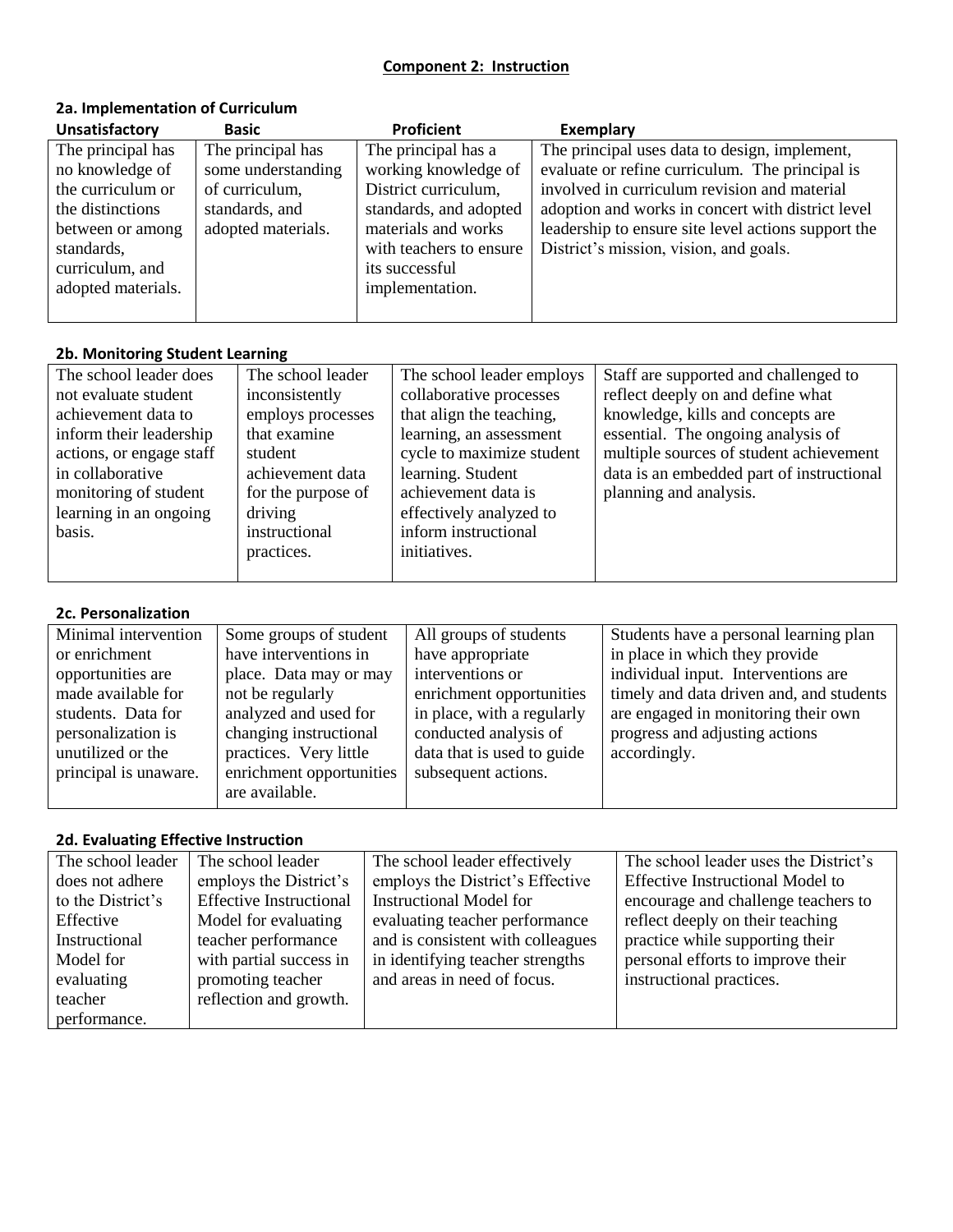### **Component 3: Management**

# **3a. Creating a Safe, Welcoming Environment to ensure successful Teaching and Learning**

| The school leader   | The school leader       | The school leader         | The school leader engages stakeholders in        |
|---------------------|-------------------------|---------------------------|--------------------------------------------------|
| engages, or allows  | attempts to foster a    | collaborates with         | systematically monitoring issues around          |
| staff to engage in, | positive school culture | stakeholders to develop   | compliance with expectations, structures, rules, |
| interactions that   | or norms of behavior    | clear expectations,       | and procedures, and utilizes stakeholder input   |
| are negative,       | among all stakeholders  | structures, rules, and    | to resolve such issues and to promote            |
| demeaning,          | that create a safe,     | procedures, that foster a | successful teaching and learning.                |
| sarcastic, or       | welcoming               | safe and welcoming        | The school leader consistently protects          |
| inappropriate to    | environment that is     | environment that is       | teachers by anticipating and effectively         |
| members of the      | supportive of           | supportive of             | addressing issues and influences that would      |
| school community.   | successful teaching     | successful teaching and   | detract from their teaching time and focus.      |
|                     | and learning.           | learning.                 |                                                  |

### **3b. Solving Problems or Concerns**

| The school leader              | The school     | The school leader            | The school leader regularly engages       |
|--------------------------------|----------------|------------------------------|-------------------------------------------|
| ineffectively addresses issues | leader         | effectively addresses issues | appropriate stakeholders to solve and/or  |
| as they arise and does not     | addresses      | as they arise, and works to  | prevent problems and ensures that all     |
| work proactively to prevent    | issues as they | prevent potential problems.  | relevant interests are heard and          |
| potential problems.            | arise.         | Operational procedures are   | respected. When appropriate, the school   |
| Operational procedures are     | Operational    | preventative in nature. The  | leader makes decisions in a timely and    |
| not designed and/or managed    | procedures are | school leader reflects on    | transparent manner that consistently      |
| to maximize opportunities      | in place.      | problems or concerns and     | ensure the best interests of the students |
| for learning for all students. |                | uses that information to     | and the school are at the forefront.      |
|                                |                | inform future actions.       |                                           |

# **3c. Working within Policies, Laws and Regulations**

| The school leader is   | The school leader has       | The school leader is    | The school leader is highly             |
|------------------------|-----------------------------|-------------------------|-----------------------------------------|
| not aware of policies, | limited awareness of        | knowledgeable about     | knowledgeable about and complies with   |
| laws, and regulations  | policies, laws, and         | and complies with       | policies, laws, and regulations that    |
| that govern the        | regulations that govern the | policies, laws, and     | govern the school and district and uses |
| school and district    | school and district. The    | regulations that govern | this knowledge to inform stakeholders   |
| and ignores or         | school leader sometimes     | the school and district | and when appropriate, bring about       |
| subverts some          | implements district         | and uses this knowledge | positive change.                        |
| policies, laws and     | policies/regulations with a | effectively.            |                                         |
| regulations.           | negative attitude.          |                         |                                         |

### **3d. Managing Resources**

| The school      | The school leader         | The school leader          | The school leader engages stakeholders in    |
|-----------------|---------------------------|----------------------------|----------------------------------------------|
| leader does not | manages fiscal, physical, | manages fiscal, physical,  | considering the allocation of resources to   |
| manage fiscal,  | and human resources       | and human resources in a   | maximize student learning and the            |
| physical, and   | without awareness of      | strategic manner to        | achievement of the school's long term        |
| human resources | how resources might be    | enhance student learning   | vision. The school leader is proactive in    |
| responsibly and | better allocated to       | and achievement of the     | seeking out and accessing external resources |
| efficiently.    | enhance student           | school's long term vision. | that enhance the school's programs.          |
|                 | learning.                 |                            |                                              |
|                 |                           |                            |                                              |
|                 |                           |                            |                                              |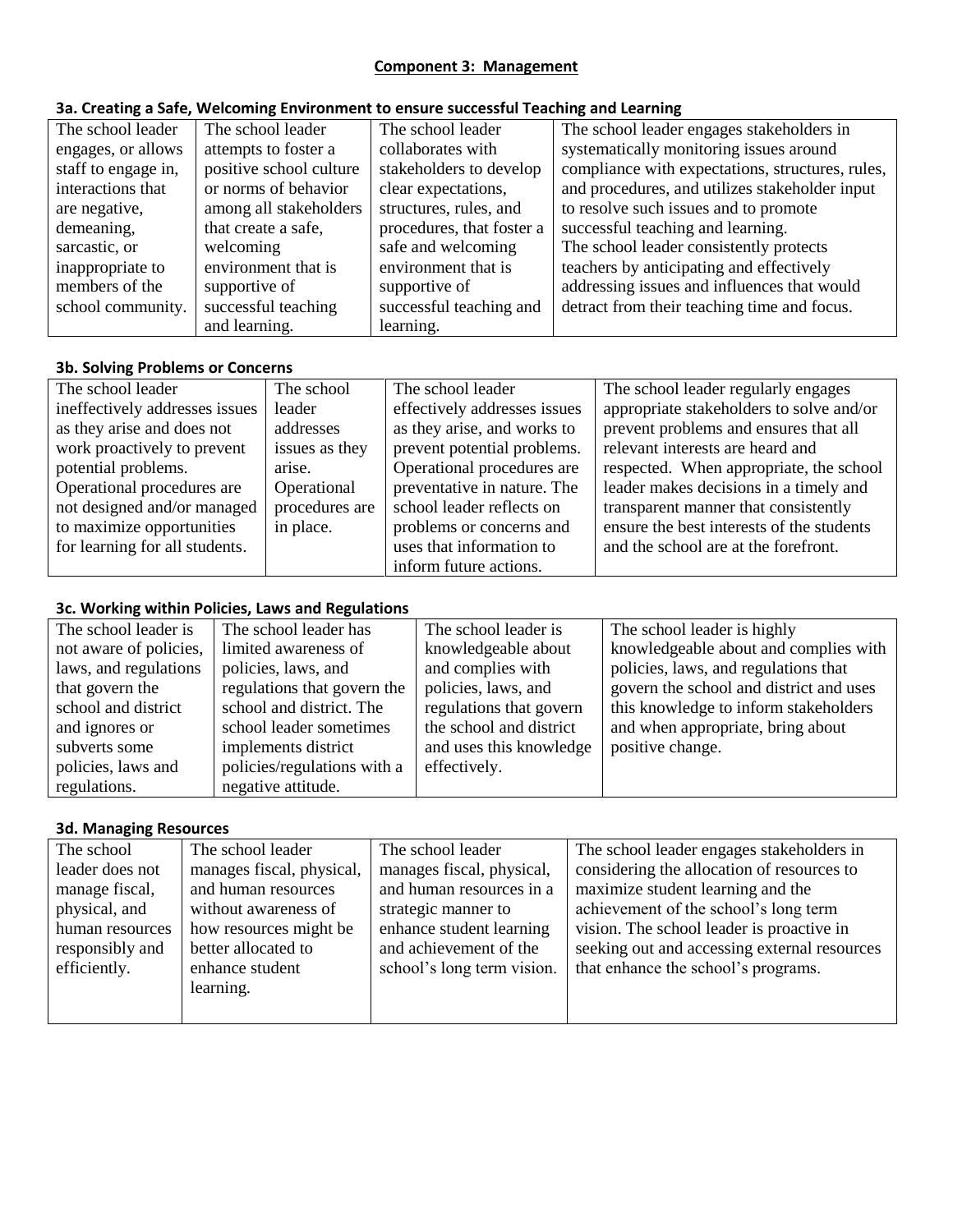#### **Component 4: Stakeholder Support and Engagement**

# **4a. Communication and Professional Relationships**

| The school leader's | The school       | The school leader fosters and maintains       | The school leader fosters,        |
|---------------------|------------------|-----------------------------------------------|-----------------------------------|
| interactions with   | leader's         | positive professional relationships with      | maintains and promotes positive   |
| colleagues or       | relationships    | colleagues and stakeholders. The school       | professional relationships with   |
| stakeholders are    | are generally    | leader is respectful of others' opinions and  | all stakeholders. Members of      |
| negative, sarcastic | cordial and/or   | demonstrates an appreciation for and          | the school community monitor      |
| demeaning, or       | are self-serving | sensitivity to diversity in the school or     | one another and contribute to     |
| inappropriate, and  | while fulfilling | district community.                           | ensuring an environment that is   |
| exhibit disrespect  | the duties of    | When faced with negativity or                 | respectful of others' opinions    |
| for the school or   | the school or    | unprofessional behavior on the part of        | and is sensitive to the diversity |
| district community. | district         | others, the leader consistently responds in a | of the school or district         |
|                     | community.       | professional manner that keeps the best of    | community.                        |
|                     |                  | interests of students at the forefront.       |                                   |

# **4b. Facilitate Participation**

| The school leader  | The school leader only              | The school leader           | The school leader effectively    |
|--------------------|-------------------------------------|-----------------------------|----------------------------------|
| does not accept    | occasionally solicits or uses input | consistently solicits input | mobilizes or engages the school  |
| input or establish | from parents, community groups,     | and establishes solid,      | community to improve or          |
| dialogue from      | and organizations to improve        | ongoing partnerships and    | expand school programs in a      |
| parents,           | school programs and support the     | two way communication       | cohesive manner that supports    |
| community          | success of the teaching and         | with parents, community     | the success of the teaching and  |
| groups, and        | learning process. Attempts to       | groups, and organizations   | learning process and proactively |
| organizations.     | establish dialogue with the         | to improve school           | develops relationships with the  |
|                    | community and stakeholders          | programs and support the    | community and stakeholders to    |
|                    | concerning how they can             | success of the teaching     | develop good will and garner     |
|                    | effectively influence and support   | and learning process.       | support that advance             |
|                    | instruction and student             |                             | achievement of the school's      |
|                    | performance are sporadic.           |                             | vision.                          |

#### **4c. Responsiveness**

| The school leader does not  | The school leader    | The school leader makes       | The school leader is proactive in |
|-----------------------------|----------------------|-------------------------------|-----------------------------------|
| make timely decisions or    | makes decisions in a | most decisions in a timely    | garnering stakeholder input on    |
| continually makes decisions | timely manner, but   | manner with regular           | many decisions that impact the    |
| without stakeholder input.  | with little          | stakeholder input.            | school as a whole. The school     |
| Responses to requests are   | stakeholder input.   | Stakeholders are regularly    | leader empowers stakeholders      |
| continually delayed. Little |                      | surveyed and the school       | in their ownership of continuous  |
| attempt is made to          | Some attempts        | leader understands situations | school improvement.               |
| understand stakeholder      | made to understand   | and their context.            |                                   |
| needs.                      | stakeholder needs.   |                               |                                   |

# **4d. Community Connections**

| The school leader has      | The school leader has  | The school leader has   | Students, staff and the school   |
|----------------------------|------------------------|-------------------------|----------------------------------|
| established few            | established some       | established many        | leader have established multiple |
| partnerships within their  | community partnerships | community               | community partnerships. These    |
| community to enhance       | that lead to student   | partnerships that       | partnerships enhance student     |
| student learning. Very few | learning and community | regularly contribute to | learning and community service   |
| community service projects | service opportunities. | enhanced student        | opportunities are embedded       |
| are available or developed | Some students          | learning. Many          | within classes and with most     |
| for students.              | participate.           | students participate.   | students participating.          |